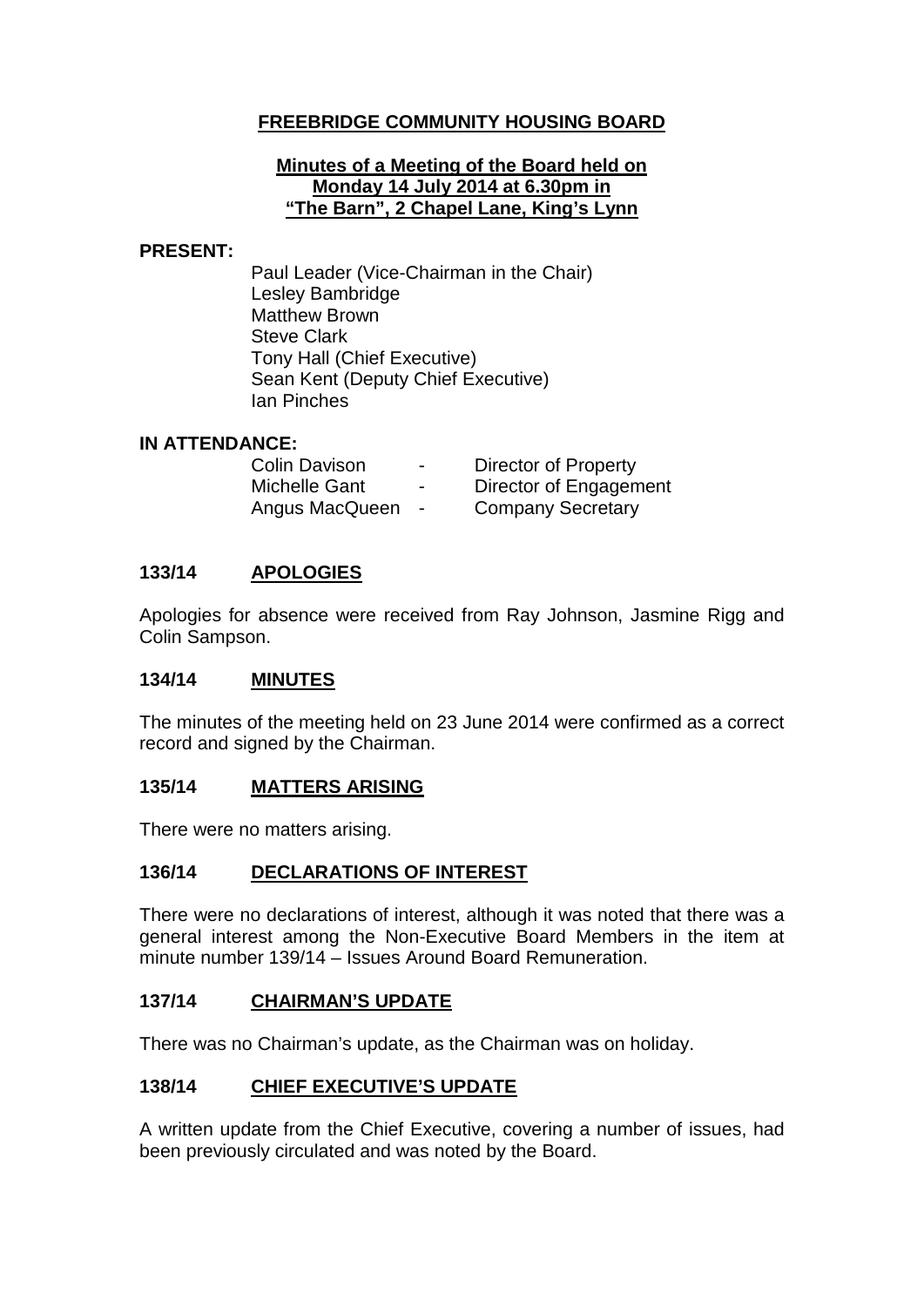## **139/14 ISSUES AROUND BOARD REMUNERATION**

The Company Secretary presented a report which suggested approaches to issues around the introduction of Board remuneration.

The Company Secretary confirmed that both the funders and the Regulator had been informed that Freebridge would be introducing Board remuneration with effect from 1 October 2014. The funders had asked for a copy of the Business Case, for their information, whilst the Regulator had sought assurance that the Board had complied with its chosen Code of Governance in reaching the decision to introduce Board remuneration; both had been provided.

Lesley Bambridge advised that the Borough Council's Chief Executive had indicated to her that the Council would have no objection to Council Board Members receiving the remuneration.

The report introduced the proposed Board Member Agreement for Services, Board Member Code of Conduct, Board Member Role Profile and Board Member Schedule of Expenses, which Board Members would be required to adhere to alongside the provision of Board remuneration. Discussion took place on some aspects of the proposed documents, as described below:

#### **Board Member Agreement for Services:**

**Clause 1.3:** It was suggested that the Chairman should have an option to extend a probationary period. However, there was some concern that this might affect the Board Member legal status as a "worker". The Company Secretary was asked to look into this, and to include an option to extend the probationary period if this did not affect the status.

**Clause 3.5:** ("You acknowledge that you have the same legal responsibilities to the Association as any other Board Member"). The Board was unclear as to why this clause was included The Company Secretary was asked to investigate the reason for the inclusion of this clause and whether any wording by way of clarification could be added.

**Clause 3.7.10:** It was agreed to amend this clause as follows (new words shown in italics): "carry out the specific duties listed in the profile, spending the appropriate amount of time *to the required standard*." The Board was of the view that the required amount of time would be difficult to quantify.

**Clause 3.9:** In answer to a question, the Company Secretary explained that this clause, setting out the functions of the Board, had been amended to align exactly with Freebridge's Rules.

**Clause 3.10:** It was agreed that, as well as the expectation to attend all Board and Committee meetings, this clause should align with clause 4.6 and include an expectation to attend Panels, Board away days/weekends, business planning days and training events.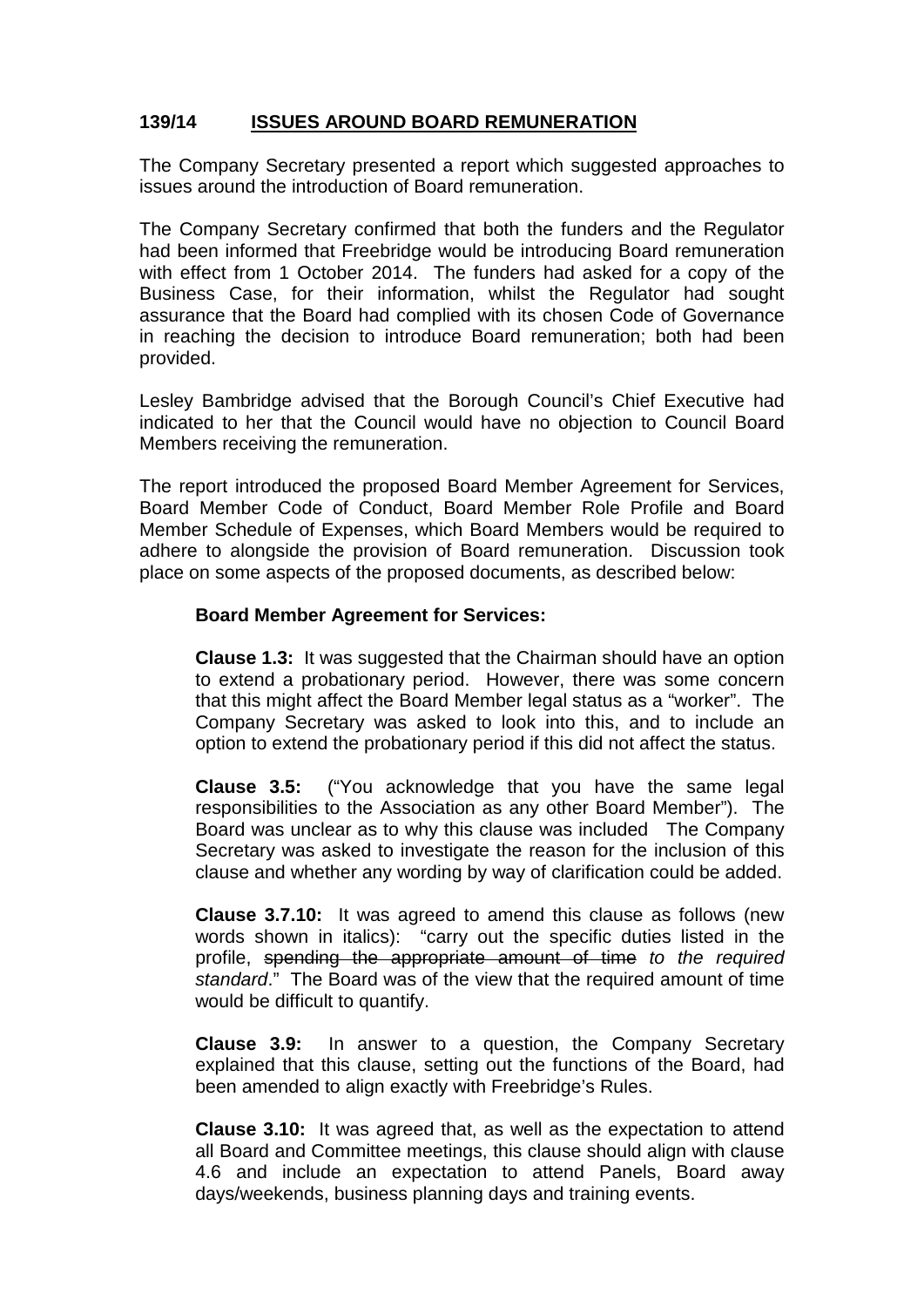There was some discussion around the expectation to attend all Board meetings, Committee meetings and other events, as not every Board Member would be able to attend all of these. It was agreed, however, that it was important to retain the expectation of attendance at all meetings and events, in order to protect Freebridge in the event of a legal challenge. It was accepted that 100% attendance would not always be possible, and, under clause 4.6, a reduction in remuneration would only be considered when six such meetings or events had been missed in a 12-month period.

**Clause 4.7:** It was stressed that, although auto-enrolment around pensions only currently affected the level of remuneration for the Chairman, the waiver for auto-enrolment should be included for all Board Members, in case the auto-enrolment threshold was changed at a later date.

**Clause 9.3:** The Board felt that it was important that the Agreement included provision for Board Members to receive pro rata payment up to date of termination. The Company Secretary was asked to arrange suitable redrafting.

**Clause 12.2:** It was agreed that the Board should retain ultimate control over the wording of the Agreement for Services, and so words should be added to the effect that any amendment, modification, variation or supplement must be approved by the Board.

**General:** It was noted that the Chairman was given specific roles within the Agreement, for instance with regard to performance review. It would, therefore, be appropriate for a separate version of the Agreement to be written for the Chairman, and the Company Secretary was asked to arrange this.

#### **Board Member Schedule of Expenses:**

**Clause 1.3:** It was agreed that the mileage rate should align with the Inland Revenue rate, as was the case for staff. The rate was currently 45p per mile for the first 10,000 miles and 25p per mile thereafter. It was also agreed that the 5p rate for carrying a passenger be removed, as this was taxable and would result in a considerable amount of additional administration to deal with claims.

There was some discussion as to whether it should be possible for Board Members to travel on public transport in first class. It was agreed to retain this as a possibility, with the Chairman's permission, as there could be occasions when Board Members needed to work on a journey; however, the default would be second class travel.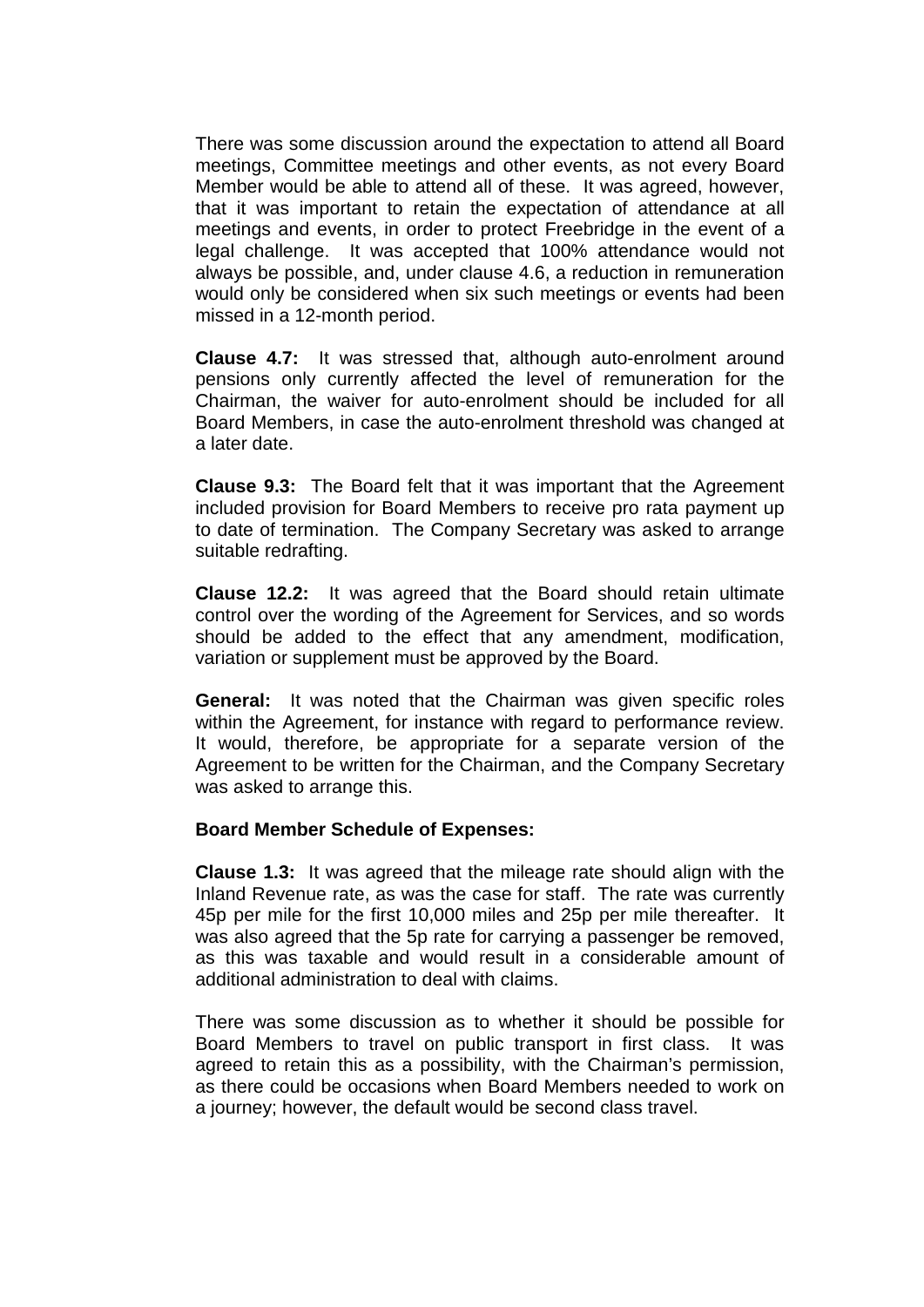## **RESOLVED:**

- 1) That the approaches set out in the report be agreed and the Board Member Agreement for Services, Board Member Code of Conduct, Board Member Role Profile and Board Member Schedule of Expenses be approved subject to the Company Secretary effecting the changes described above, taking legal advice as appropriate.
- 2) That the Company Secretary be given delegated authority to finalise the documents in accordance with the Board's wishes, subject to the documents, once finalised, being emailed to all Board Members.

## **140/14 FRAUD ACTION PLAN COMPLETION**

The Director of Property presented a report which provided the finalised Fraud Action Plan.

It was noted that the only action not completed was the Police investigation, which was outside Freebridge's control.

The Director of Property said that a key outcome of the Action Plan was that fraud awareness had been raised across the organisation.

The Board thanked the Director of Property for taking the lead on the implementation of the Fraud Action Plan and for ensuring its completion within the target timescale.

**RESOLVED:** That it be agreed that the Fraud Action Plan has been completed and that it be submitted to the Homes and Communities Agency.

## **141/14 CONTRACT SIGNING – CENTRA**

The Director of Property presented a report which sought approval for Freebridge to enter a two-year contract with Centra (formerly Invicta Telecare) for the maintenance of an out-of-hours call facility for both repairs and telecare alarms on sheltered schemes.

**RESOLVED:** That Freebridge enter the contract as described above.

## **142/14 PROCUREMENT APPROVALS: AMENDMENTS TO FINANCIAL REGULATION 7**

The Company Secretary presented a report which suggested amendments to Financial Regulation 7 around procurement approval levels, in line with discussion at the previous Board meeting (minute number 121/14 refers).

**RESOLVED:** That the following amendments be made to paragraph 3.2 to Financial Regulation 7 (deletion shown as strikethrough; new wording in italics):

Up to £2,500 Informal business case to budget holder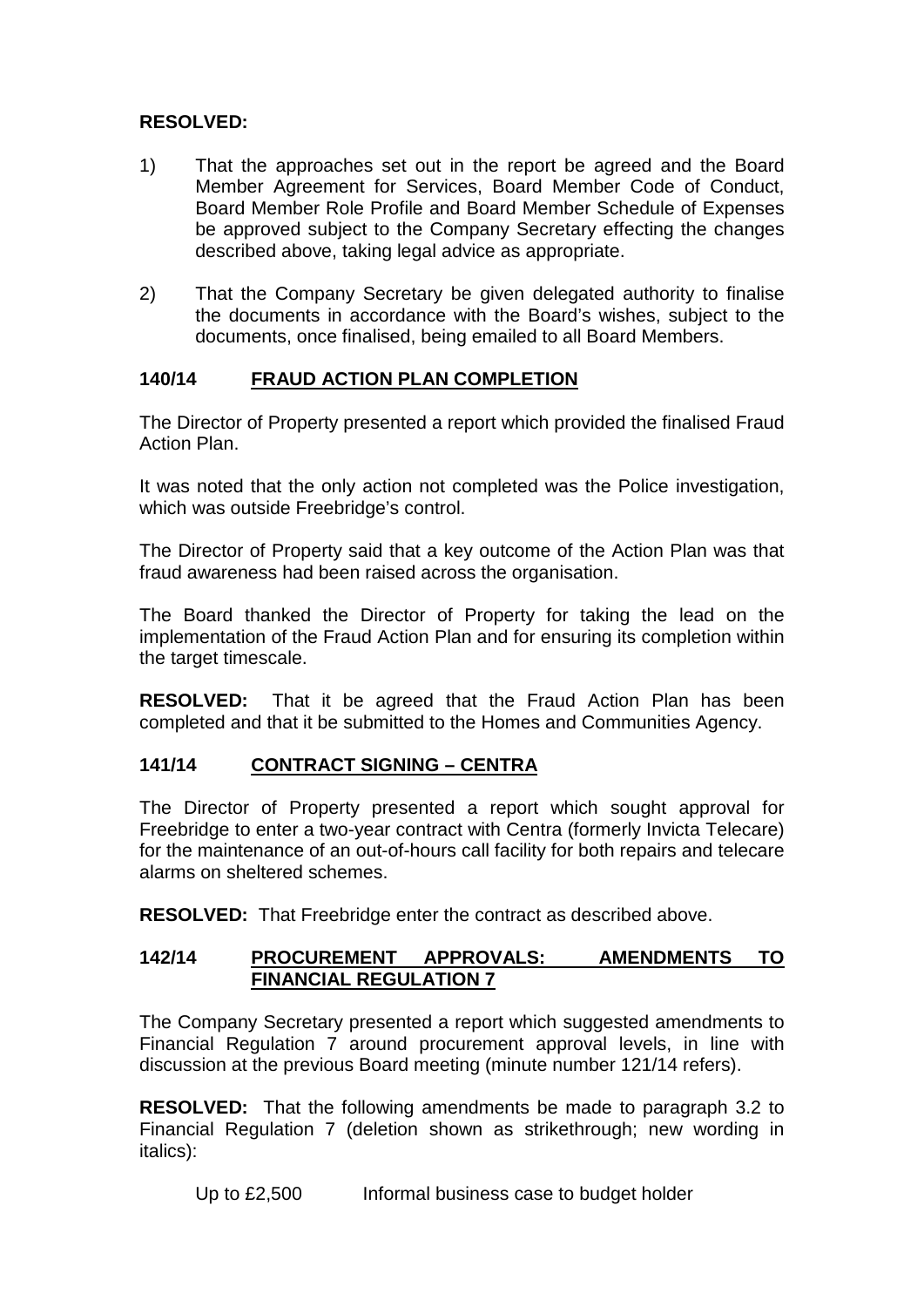- Up to £10,000 Brief written business case to Executive *Service*  **Director**
- Up to £50,000 Brief written business case to Executive Team
- Over £50,000 Full business case and project plan to Executive Team *Board. However, if the Board is satisfied with the level of budgetary provision allocated to a contract and that the tendering and contracting processes will be robustly overseen by senior management, it may determine, in its absolute discretion, to approve the procurement of the contract without receiving the full business case and project plan. A forecast of contracts to be let worth over £50,000 will be presented to the Board on a quarterly basis. In addition, a schedule of contracts let worth over £50,000 will be reported to the Board on a quarterly basis.*

if the project has budgetary provision previously agreed by the Board\* OR

Full business case and project plan to Board if the project has no budgetary provision previously agreed by the Board\* \*For a project to have budgetary provision previously agreed by the Board, it must have been included in a separate schedule and approved as part of a budget report presented to the Board. A business case can cover more than one project and must identify adequate funding from existing budgets.

#### **143/14 REQUEST TO WRITE OFF SALES LEDGER DEBT AND CORRESPONDING PURCHASE LEDGER LIABILITY**

Confidential item

## **144/14 REVIEW OF THE LOCAL GOVERNMENT PENSION SCHEME EMPLOYERS' POLICY STATEMENT**

The Director of Engagement presented a report which set out amendments to the Local Government Pension Scheme Employers' Policy Statement.

**RESOLVED:** That the amendments to the Local Government Pension Scheme Employers' Policy Statement be approved, as presented.

## **145/14 APPOINTMENT OF SHAREHOLDERS**

The Board considered a report which listed applications for tenant shareholding.

**RESOLVED:** That the applications for tenant shareholding set out in Appendix 1 to the report be approved.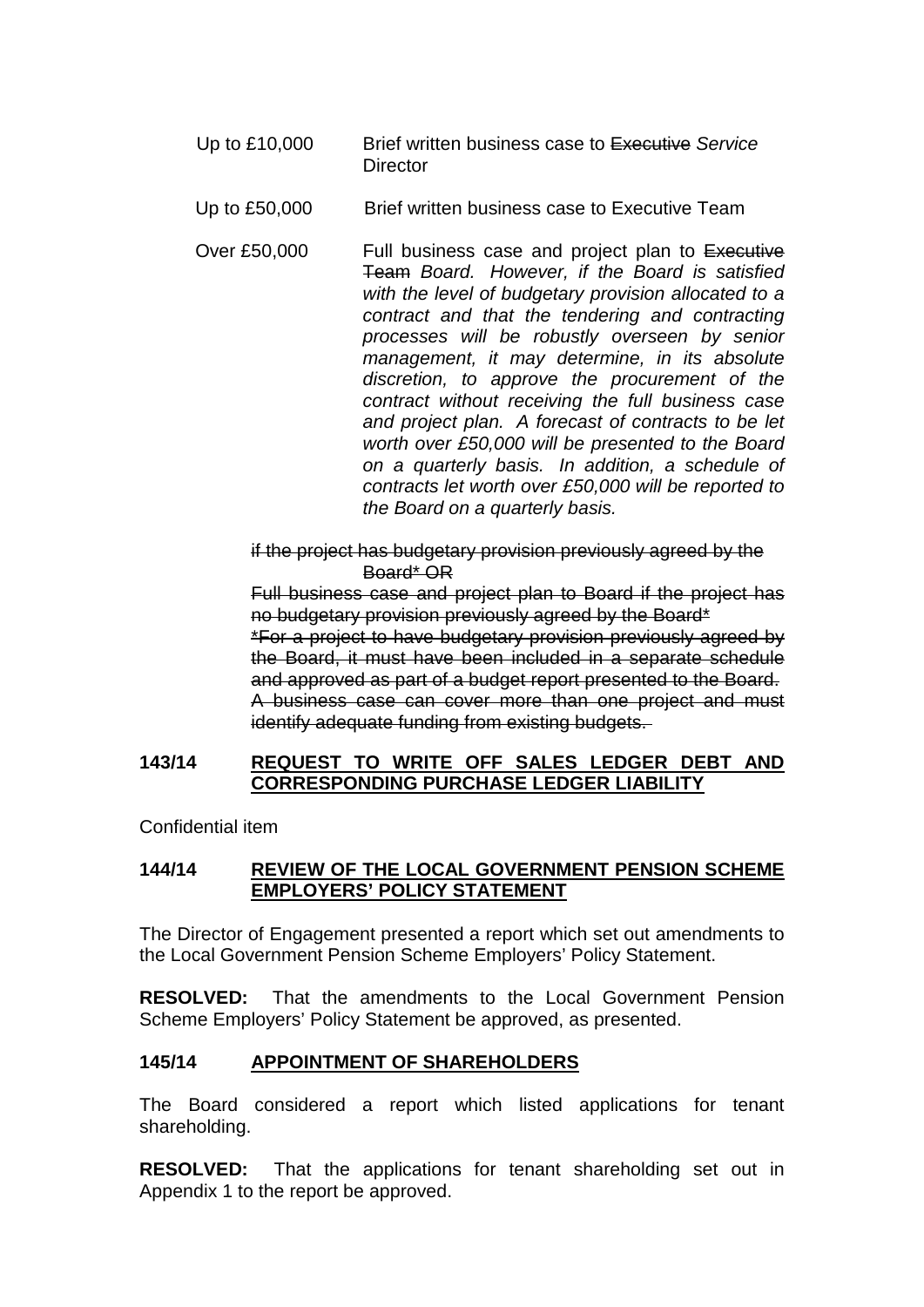## **146/14 TENANT PANEL QUARTERLY UPDATE**

The Director of Engagement presented a report which provided a quarterly update on the work of the Tenant Panel.

In answer to questions, the Director of Engagement made the following points:

- She would manage the Community Organisers role update to the Panel carefully, as the Community Organisers were not Freebridge employees; the roles were only hosted by Freebridge.
- Whilst there were a number of vacancies on the Panel at present, recruitment was well underway. The recruitment process was robust and only those candidates who were believed to be appropriate for the Panel would be appointed.

The Board noted the report.

## **147/14 WORK UPDATE**

The Company Secretary presented the work update, which included the following:

- Action Sheet
- Future Work Programme of the Board.

The Board noted the update.

## **148/14 ANY OTHER BUSINESS**

## • **Appointment to Audit Committee**

The Company Secretary said that the Audit Committee meeting originally scheduled for 7 July 2014 had had to be postponed owing to a lack of a quorum. The meeting had been rescheduled for 21 July 2014, and it appeared that a quorum would be achieved. However, to give added assurance that the meeting could take place, he suggested that Lesley Bambridge, who had been a member of the Committee in the past, be reappointed.

The Company Secretary was asked to investigate whether, in an emergency, an Executive Board Member could sit on the Committee so that a quorum could be achieved.

**RESOLVED:** That Lesley Bambridge be appointed to the Audit Committee.

## **149/14 NEXT MEETING**

The Board noted that its next meeting was scheduled for Monday 4 August 2014 at 6.30pm.